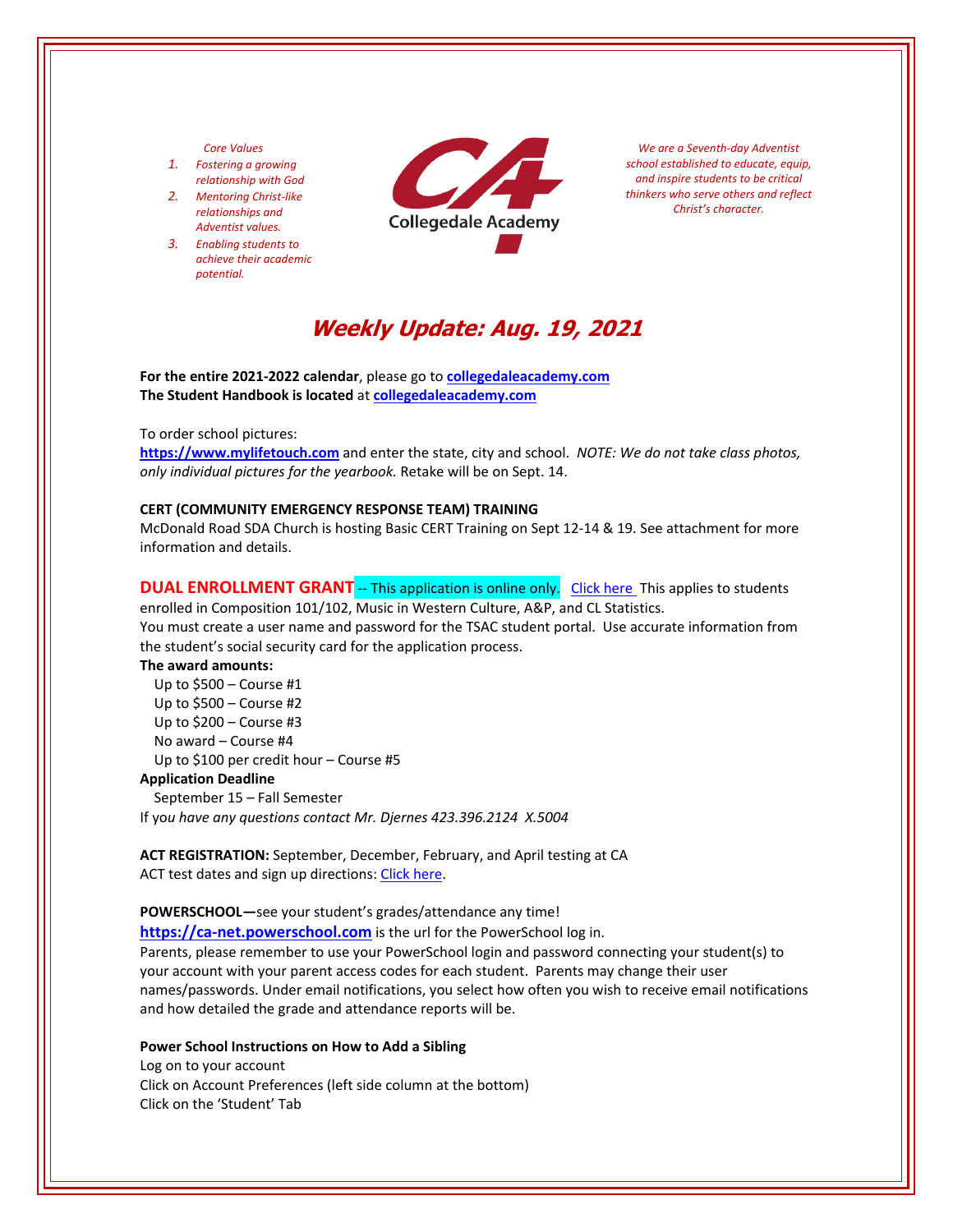Click on 'Add' (Right side) Type in the student's name, access ID, access password, and choose the relationship (This information was sent in a letter previously) Click 'OK' Your child's name should show up on the top with your other child Please let us know if you need help.  $\circled{c}$ 

# **LUNCH MENU:**

- Mondays/Freshmen: Chick Patty & Grillers
- Tuesdays/Juniors: Haystacks
- Wednesdays/Sophomores: Special K Loaf
- Thursdays/Seniors: Baked Ziti
- Fridays/CA Organizations: Pizza by the slice or box, Students wanting to reserve a lunch for the day. Please Mr. Baldwin to pick up a ticket.

# **JOIN THE CA (HIGH) PRAYING PARENTS**

Our community believes in the power of prayer and specifically takes time out each week to collectively pray for the students at Collegedale Academy. All parents are encouraged to come and pray for the high school students each week on Thursdays starting at 8am. Currently the group is meeting in the courtyard on the backside of the high school's administration building. For more information, please contact the group's volunteer leader Ingrid Moon ‐ 719‐480‐2146.

# **AM TRAFFIC**

If using the front entrance to drop off your student, please pull forward toward the side parking lot. If you stop near the Science/Tech building, traffic can often back up into the street blocking everyone. Thanks for your cooperation!

# **CLASS SCHEDULE CHANGES**

These may be made only through August with no indication on transcript.

# **VEHICLE REGISTRATION**

Student drivers should register their vehicles this year. Students must see Mr. Crawford.

# *HELPFUL LINKS: many are found under "Forms & Information" in the high school section.*

- **1.** Bell Schedule [Click Here](https://www.collegedaleacademy.com/wp-content/uploads/2018/08/Bell-Schedule.pdf)
- **2.** Faculty Contact List: names, numbers, emails, what they teach/do. [Click](https://www.collegedaleacademy.com/wp-content/uploads/2021/08/faculty-only-2021-2022.pdf) here
- **3.** 2021‐2022 calendar, go to [collegedaleacademy.com](https://www.collegedaleacademy.com/)
- **4.** The Student Handbook is located at collegedaleacademy.com
- **5.** The *Echolier*: [caecholier.com](https://caecholier.com/)
- **6.** CA Library: CA HS [library](https://southernuniongcc.mlasolutions.com/m5/catalog/(S(ud0s2cioqv2sseli3odwwrvk))/default.aspx?installation=CDA) site
- **7.** Academic Excellence Policy: Click [Here](https://www.collegedaleacademy.com/wp-content/uploads/2018/08/Academic-Excellence-Policy.pdf)
- **8.** ACT test dates: Practice for the ACT via CA Library site. Test is offered Sept., Dec., and April each year. Link: Click [Here](https://www.act.org/)
- **9.** College Admissions and HOPE Scholarship requirements click [here](https://www.collegedaleacademy.com/wp-content/uploads/2019/08/TSAC-Scholarship-Info.pdf)
- **10.** Hope Scholarship (TSAC) Link: Click [here](https://www.tn.gov/collegepays/money-for-college/tn-education-lottery-programs/tennessee-hope-scholarship.html)
- 11. TNPromise (TSAC) Link: Click [Here](https://www.tn.gov/tnpromise.html)
- 12. Pre-Arranged Absence Form click [here](https://www.collegedaleacademy.com/wp-content/uploads/2016/11/Class-Absence-Request-Form-May-2017.pdf)
- **13.** Rescheduling Exams: please refer to page 30 of the Student Handbook
- **14.** Community Service (suspended until further notice)
- **15.** Leadership Team Petition Form: for organizational and individual requests [here](https://www.collegedaleacademy.com/wp-content/uploads/2019/08/Leadership-Petition-SSch.pdf)
- **16.** Transcript Release: send a C.A. transcript to another location. Click [here](https://www.collegedaleacademy.com/wp-content/uploads/2016/12/transcriptrelease2014.pdf)
- **17.** Field Trip/Activity Permission Form. Click [here](https://www.collegedaleacademy.com/wp-content/uploads/2018/08/Field-Trip-form.pdf)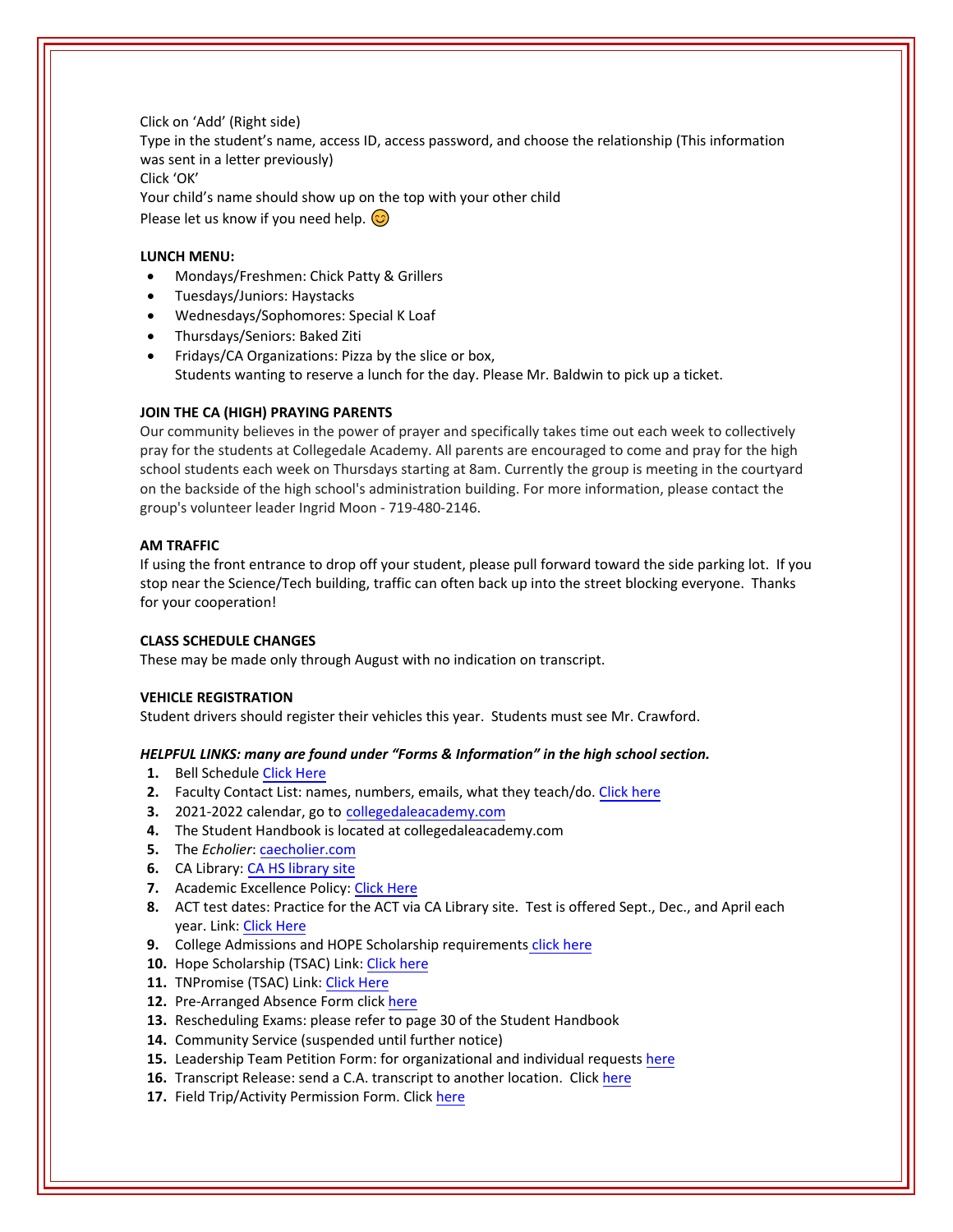- **18.** New Drivers: please see the Student Handbook for attendance paperwork required for Learners' Permits.
- 19. Student Accident Insurance Policy *click here.*

# **Georgia Cumberland Conference Recommended Policy Regarding Students with Allergies:**

It is the goal of schools in the Georgia‐Cumberland Conference to provide a safe environment for all students. However, it is not feasible to guarantee that students with allergies will not be exposed to potential allergens within the school environment. This includes food allergens such as wheat, soybeans, dairy products, and peanuts. Therefore, it becomes the responsibility of the parents and students with allergies to assist the school in developing procedures to minimize potential exposure and to determine the appropriate course of action should an allergic reaction take place. The school faculty will attempt to assist the student and parents in following the plan as outlined to minimize potential exposure to allergens. However, parents and students must recognize that the school cannot control every scenario that might result in such an exposure. Thus, it is extremely important to have procedures in place in the event of an allergic reaction.

#### **UPCOMING ACTIVITIES**

Aug. 18, Jazz Band Concert @ Cambridge Aug. 19, Class Meetings Aug. 19, CA VB vs Berean Aug. 20, Freshmen Class Vespers @5:30pm, Mrs. Andersen Aug. 20, NHS Induction @6pm, Chapel Aug. 20 Senior Vespers @8pm, Upper Room Aug. 21, Strings Performance Aug. 23 ‐ Aug. 27, Week of Prayer Aug. 24, Golf vs SBA Aug. 24, CA VB @Boyd Aug. 28, Choir Performance Aug. 28, Class Softball Games Aug. 30, CA VB @Hixson Aug. 31, Golf vs SB Aug. 31, CA VB vs Silverdale Sept. 2, Golf vs ND Sept. 2, CA VB @Grace Sept. 3, YIELD Vespers Sept. 6, Labor Day ‐ NO SCHOOL Sept. 7, Golf vs Boyd Sept. 9, CA VB vs Notre Dame Sept. 10, ACT – NO SCHOOL Sept. 10, Concert Band Vespers, Mr. Lindquist Sept. 11, Concert Band @Church Worship Service Sept. 11, CA VB @GCA Sept. 13, CA Picnic Sept. 13, CA VB vs Red Banks Sept. 14, Picture Retake Sept. 14, CA VB vs Boyd Sept. 15‐19, Senior Survival Sept. 16, CA Golf vs East Hamilton Sept. 20, CA VB @Berean Sept. 21, CA VB @Silverdale Sept. 23, CA VB vs Grace Sept. 23‐24, View Southern Sept. 25, Strings Sabbath Morning Performance